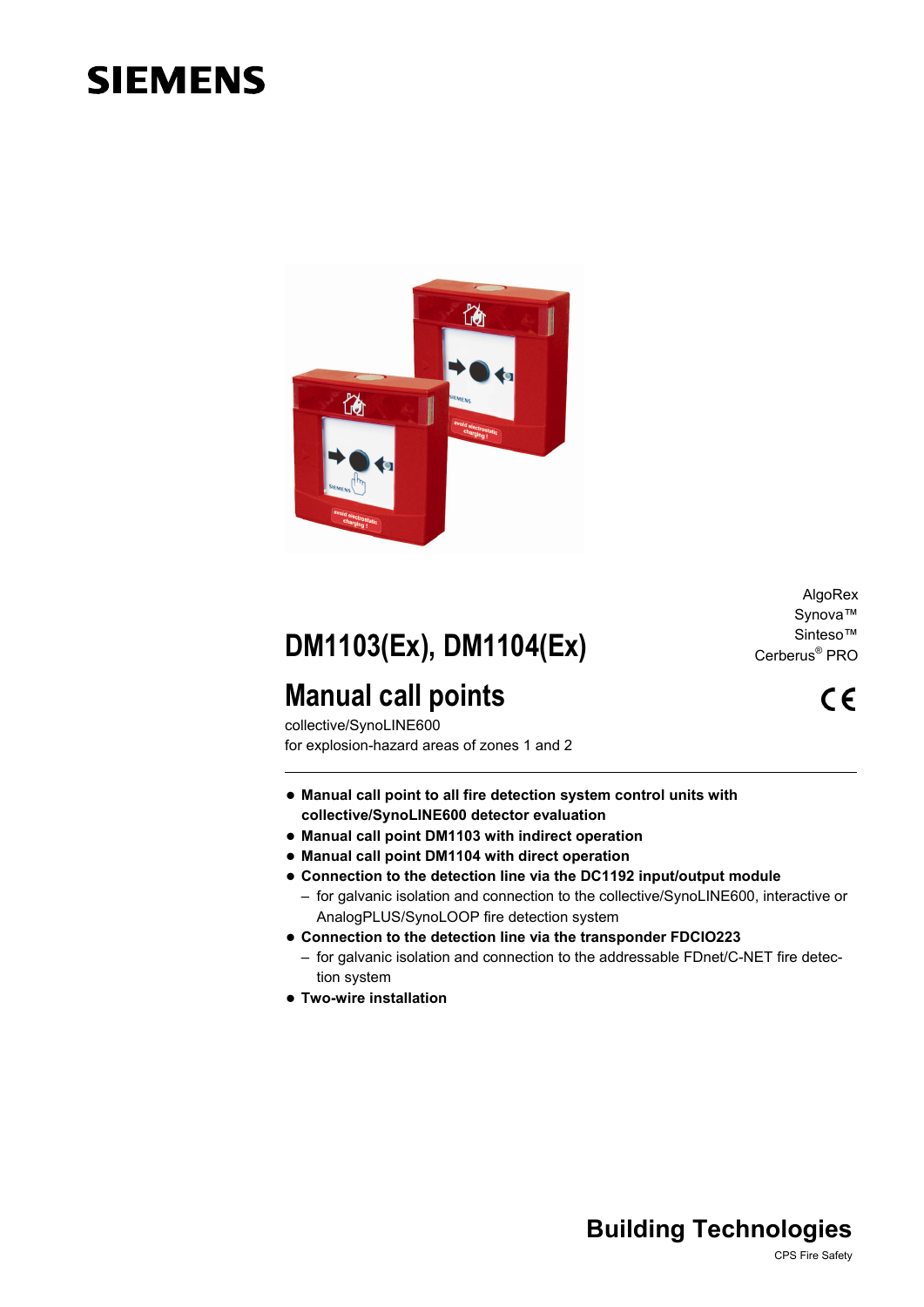#### **Environmental**

- Ecologically processing
- Recyclable materials
- Electronic and synthetic material simple separable
- **Characteristics**
- Protected electronic
- Alarm indicator (LED) built-in

#### **Manual call points DM1103(Ex), DM1104(Ex)**

A protective cover DMZ1197-AC (accessory) protects the manual call point from unintentional glass break.

A seal DMZ1197-AD (accessory) protects the manual call point in wet applications.



#### **Function DM1103**

- Indirect alarm actuation by pushing in the glass plate and pressing the push button
- To replace the glass plate, open the housing door with the key. The push button must be set back before closing the door again.

#### **Function DM1104**

- Direct alarm actuation by pushing in the glass plate
- To replace the glass plate, open the housing door with the key, upon closing the door the button is reset

#### **Application**

- For the immediate manual actuation of an alarm
- For indoor and outdoor application, equally suited for wet, humid and dusty areas
- For surface- and recess-mounted feed lines in easily accessible places
	- For recess mounted feed lines, break out the break-out point in the housing bottom
	- For surface-mounted feed lines to the DM1103, DM1104 the housing is equipped with opening at the top and bottom, with sealing studs for M20 cable glands or locking plug

 $\mathfrak{p}$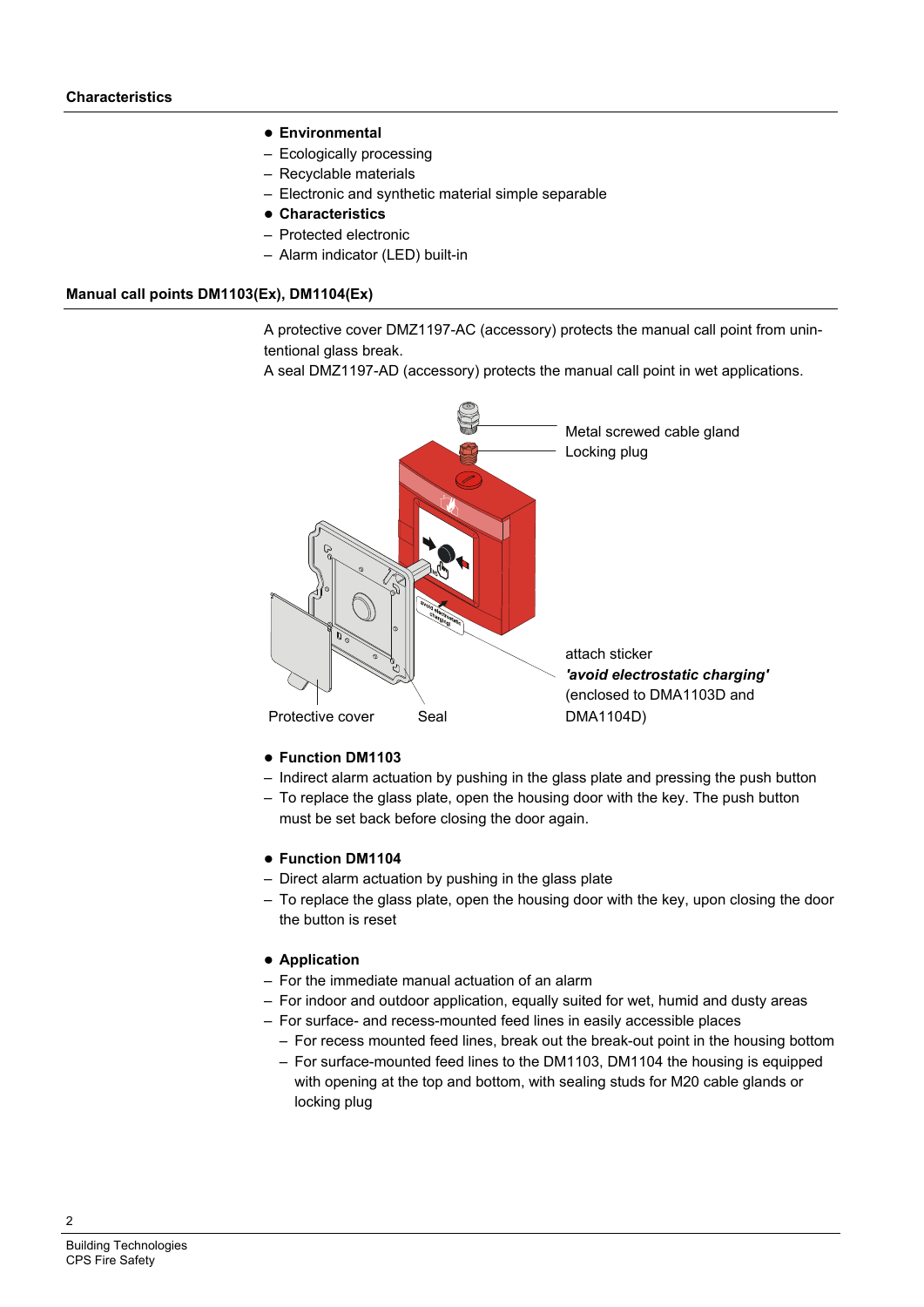#### **Installation in explosion-hazard areas**

Equipment installed in explosion-hazard areas must always comply with local national regulations.

The DC1192/FDCIO223 input/output module and the series-connected SB3 shunt Zener diode barrier are used as a galvanic isolation between explosion-hazard and non hazardous areas.



- Fire protection in explosion-hazard areas, document no. 1204
- Input/output module DC1192, document no. 001571
- Transponder FDCIO223, document no. 009168
- Shunt Zener diode barrier SB3, document 001222

### **Dimensions DM1103, DM1104**